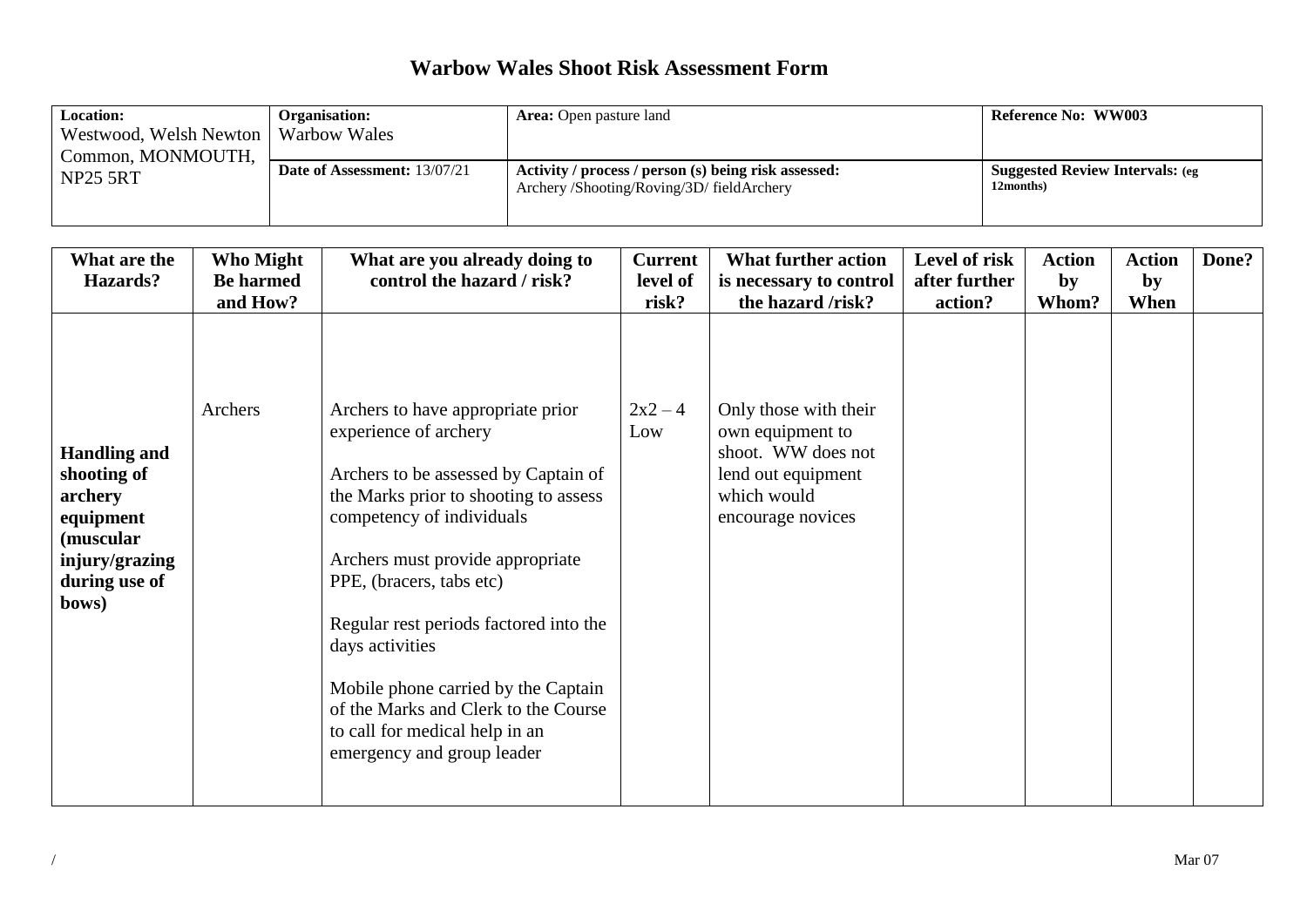|  |  |  |  |  | <b>Warbow Wales Shoot Risk Assessment Form</b> |  |
|--|--|--|--|--|------------------------------------------------|--|
|--|--|--|--|--|------------------------------------------------|--|

|                       | Archers and | During field shooting the course will   |            | Ground marking paint     |  |  |
|-----------------------|-------------|-----------------------------------------|------------|--------------------------|--|--|
| <b>Field Shooting</b> | public      | be laid out to provide a safe           | $2x6 - 12$ | and signage is used to   |  |  |
| where the             |             | overshoot and not near public access.   | Medium     | clearly show the safe    |  |  |
| Captain and/or        |             | First Aid kit available at multiple     |            | route                    |  |  |
| <b>Clark cannot</b>   |             | points on the course                    |            |                          |  |  |
| be present            |             |                                         |            | An experienced archer    |  |  |
|                       |             | Archers instructed to always stay on    |            | is assigned to lead each |  |  |
|                       |             | the marked path and only travel in      |            | group                    |  |  |
|                       |             | the direction that the targets are laid |            |                          |  |  |
|                       |             | out in. The dangers of going any        |            |                          |  |  |
|                       |             | other way could pointed out             |            |                          |  |  |
|                       |             |                                         |            |                          |  |  |
|                       |             | It is promoted that if archers are      |            |                          |  |  |
|                       |             | looking for a lost arrow behind a       |            |                          |  |  |
|                       |             | target, they are instructed to always   |            |                          |  |  |
|                       |             | leave someone from your group on        |            |                          |  |  |
|                       |             | the shooting peg to warn other          |            |                          |  |  |
|                       |             | archers $&$ there bow leaning against   |            |                          |  |  |
|                       |             | the face of the target so that the next |            |                          |  |  |
|                       |             | group of archers will see it and have   |            |                          |  |  |
|                       |             |                                         |            |                          |  |  |
|                       |             | an archer from your group stand by      |            |                          |  |  |
|                       |             | that shot's shooting peg to warn        |            |                          |  |  |
|                       |             | others it is not safe to shoot.         |            |                          |  |  |
|                       |             |                                         |            |                          |  |  |
|                       |             | When pulling arrows from a target it    |            |                          |  |  |
|                       |             | is promoted to make sure no one is      |            |                          |  |  |
|                       |             | standing close behind                   |            |                          |  |  |
|                       |             |                                         |            |                          |  |  |
|                       |             | Whilst not compulsory, wearing          |            |                          |  |  |
|                       |             | bright colours helps others see you     |            |                          |  |  |
|                       |             | and is a good precaution are            |            |                          |  |  |
|                       |             | encouraged                              |            |                          |  |  |
|                       |             |                                         |            |                          |  |  |
|                       |             | Near Hit incidents and accidents        |            |                          |  |  |
|                       |             | must be reported by all the archers     |            |                          |  |  |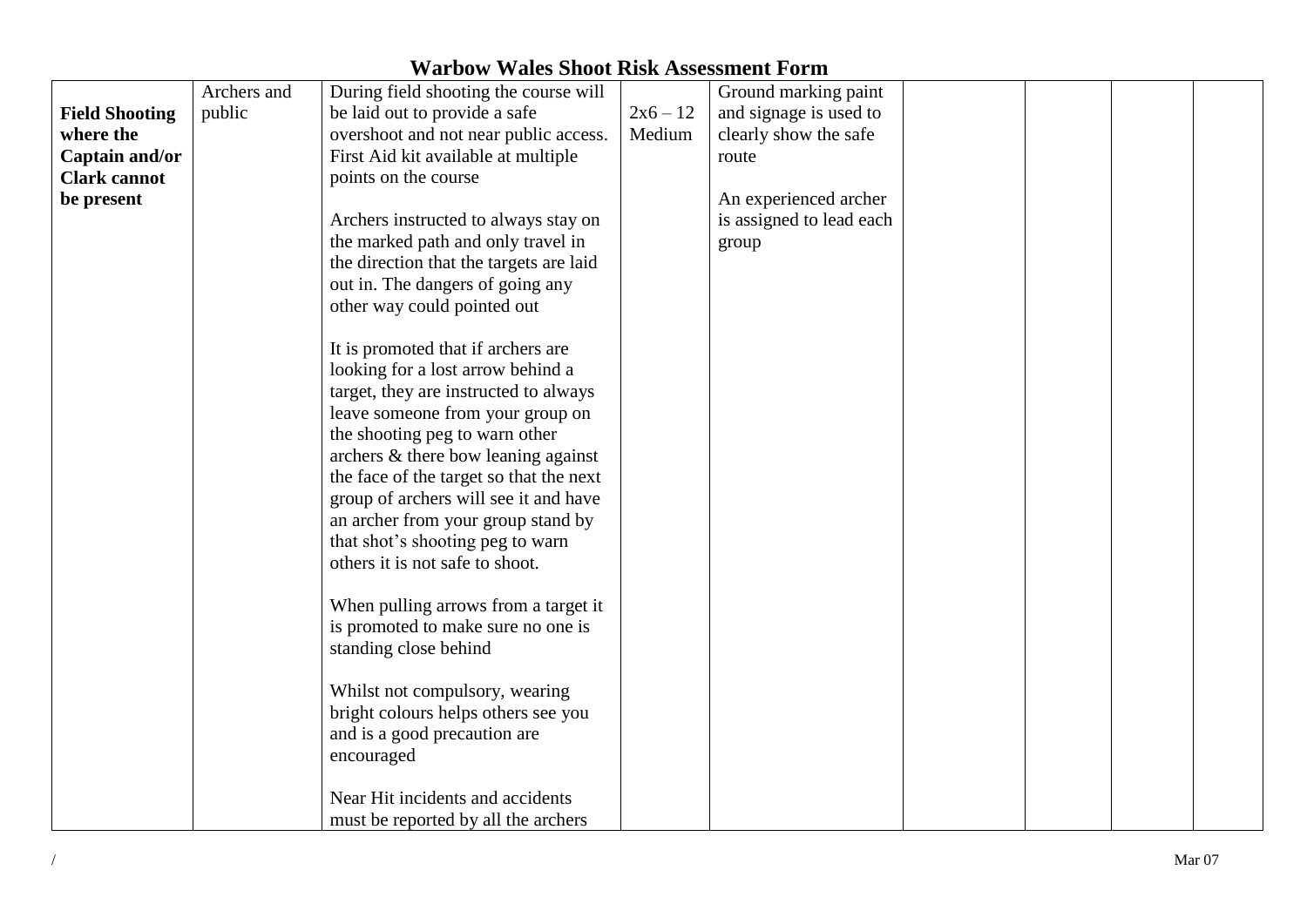|                                                       |                   | witnessing these incidents to the<br>Captain of the Mark and/or Clerk to<br>the Course<br>Mobile phone carried by the Captain<br>of the Marks and Clerk to the Course<br>to call for medical help in an<br>emergency and group leaders                                                                                                                                                                                                                                                                                                      |                      |                                                                                                                                                                                                                          |  |  |
|-------------------------------------------------------|-------------------|---------------------------------------------------------------------------------------------------------------------------------------------------------------------------------------------------------------------------------------------------------------------------------------------------------------------------------------------------------------------------------------------------------------------------------------------------------------------------------------------------------------------------------------------|----------------------|--------------------------------------------------------------------------------------------------------------------------------------------------------------------------------------------------------------------------|--|--|
| <b>Injury</b> caused<br>by breaking of<br><b>bows</b> | Archers<br>Public | Appropriate Health and Safety<br>induction given to archers regarding<br>conduct and the use/care of<br>equipment<br>Prior to shooting (See code of<br>conduct)<br>Code of conduct promoted on the<br>WW website<br>Non-shooting participants (if present)<br>will observe at a safe distance behind<br>shooting line<br>Archers to retire from the line when<br>finished shooting<br>First Aid kit available<br>Mobile phone carried by the Captain<br>of the Marks and Clerk to the Course<br>to call for medical help in an<br>emergency | $2x4 - 8$<br>Medium  | Though this hazard has<br>been allocated as a<br>'medium' risk,<br>reasonable measures<br>have been put in place<br>to control the potential<br>risk and cannot fully<br>mitigate for the nature<br>of natural materials |  |  |
| <b>Injury</b> caused<br>by trips/falls                | Archers           | First Aid kit available                                                                                                                                                                                                                                                                                                                                                                                                                                                                                                                     | $2x6 - 12$<br>Medium |                                                                                                                                                                                                                          |  |  |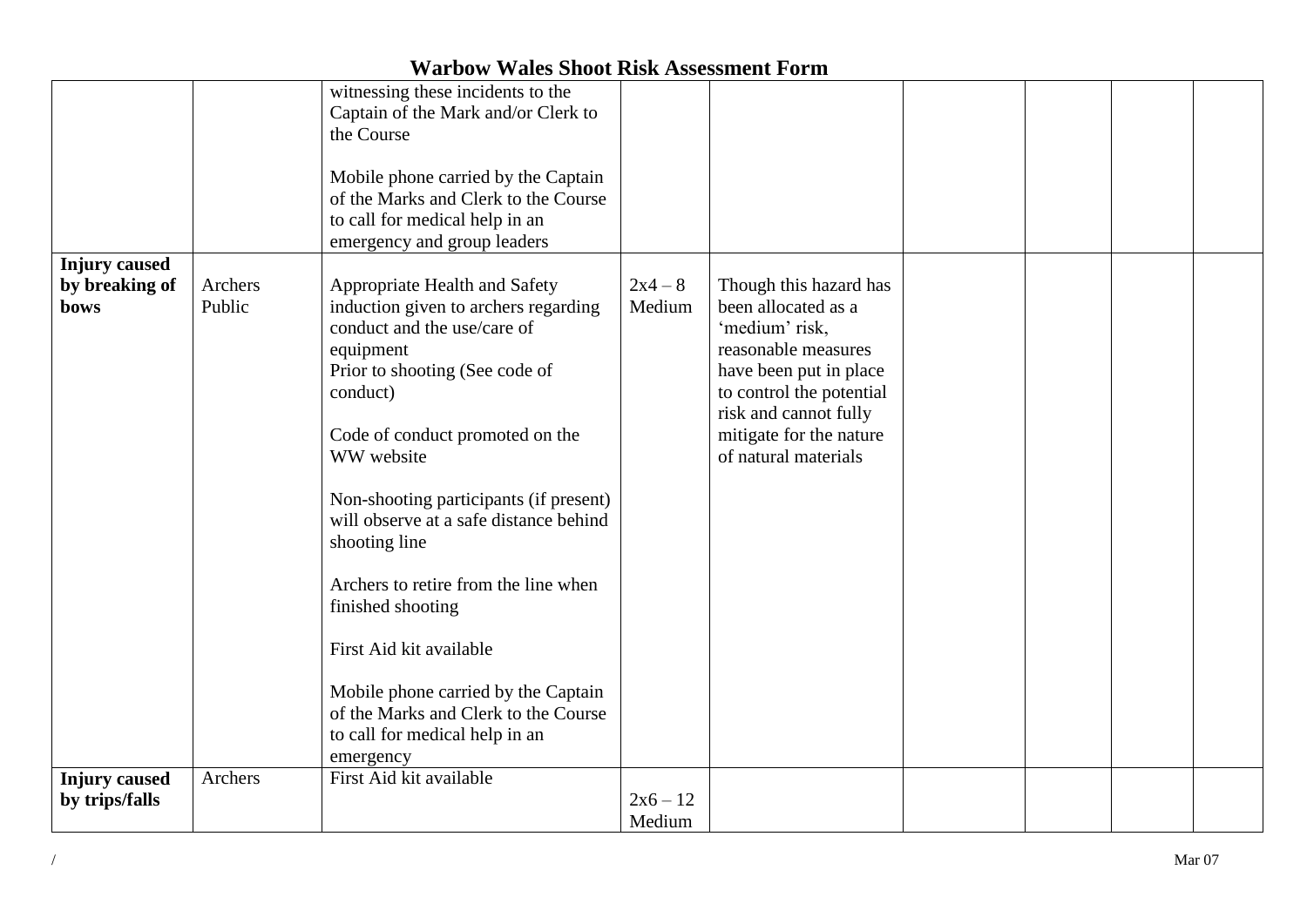|                                  |                                | The WW website Code of conduct<br>promotes on regarding appropriate<br>footwear<br>https://www.warbowwales.com/code-<br>of-conduct<br>The course is walked by the the<br>Captain and/or the Clark prior to<br>shooting to ensure no unusual<br>hazards for a country all-year outdoor<br>sport<br>Mobile phone carried by the Captain<br>of the Marks and Clerk to the Course<br>to call for medical help in an<br>emergency                                                                |                      |                                                                                                                                                      |  |  |
|----------------------------------|--------------------------------|---------------------------------------------------------------------------------------------------------------------------------------------------------------------------------------------------------------------------------------------------------------------------------------------------------------------------------------------------------------------------------------------------------------------------------------------------------------------------------------------|----------------------|------------------------------------------------------------------------------------------------------------------------------------------------------|--|--|
| <b>Injury</b> caused<br>by arrow | Archers<br>Public<br>Livestock | Appropriate Health and Safety<br>induction given to archers regarding<br>conduct and the use/care of<br>equipment<br>(See code of conduct)<br>Shooting of arrows to be conducted<br>on private land.<br>Though there is a footpath running to<br>one side of the shooting ground,<br>appropriate warning signs are to be<br>displayed. Shooting shall take place<br>at an appropriate distance from path<br>No 'blind' shooting will occur at<br>these points to minimise potential<br>risk | $2x6 - 12$<br>Medium | Though this hazard has<br>been allocated as a<br>'medium' risk,<br>reasonable measures<br>have been put in place<br>to control the potential<br>risk |  |  |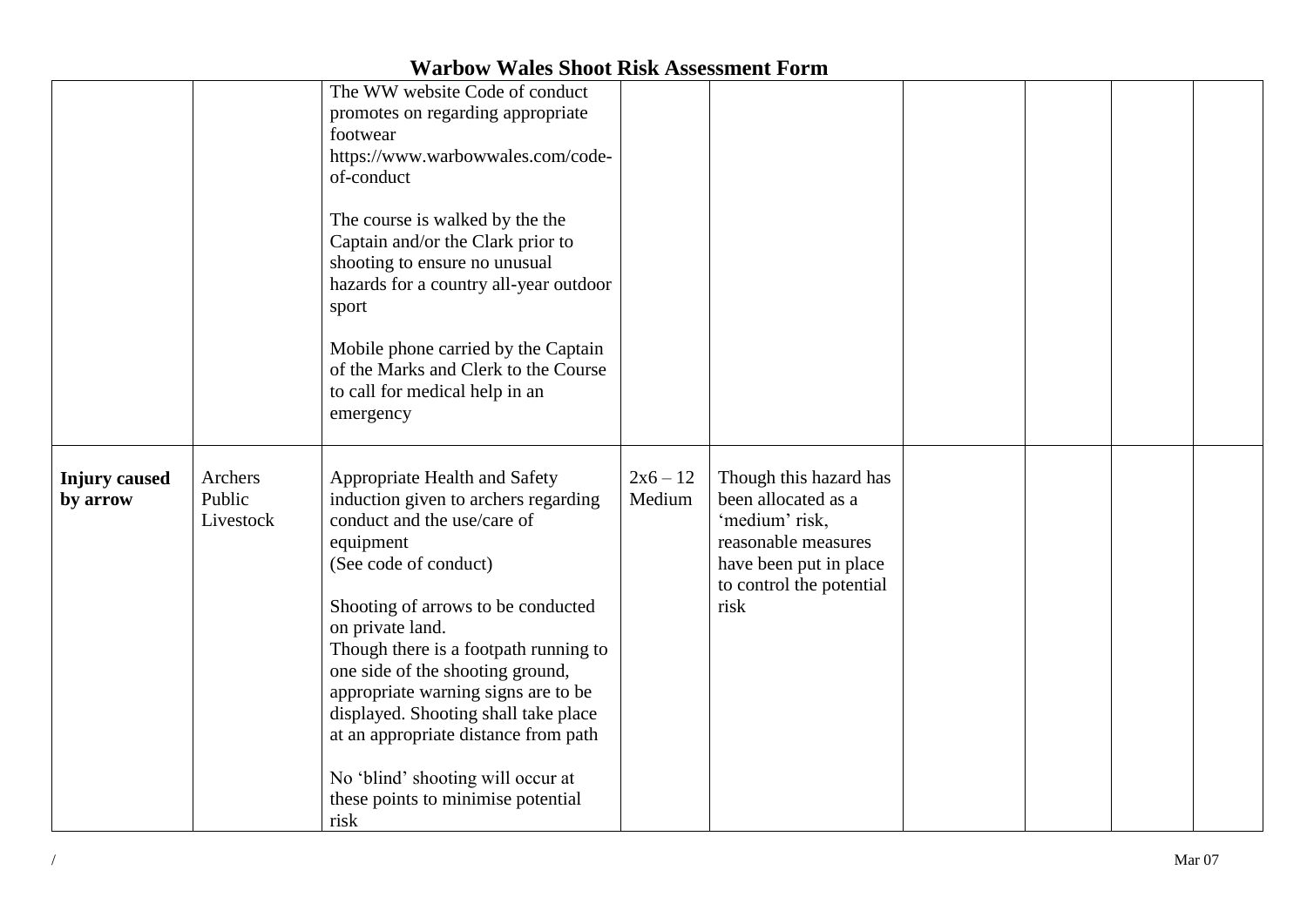| Appropriate space given to shooting.<br>All mark have a safe overshoot<br>Appropriate shooting lines and<br>conduct to be overseen by Captain of<br>the Marks and Clerk to the Course                        |  |  |  |
|--------------------------------------------------------------------------------------------------------------------------------------------------------------------------------------------------------------|--|--|--|
| Mobile phone carried by the Captain<br>of the Marks and Clerk to the Course<br>to call for medical help in an<br>emergency<br>Non-shooting participants will stand<br>clear and behind shooting lines at all |  |  |  |
| times<br>First Aid kit available<br>All livestock managed to be out of<br>harm's way<br>Shooters are instructed to call out                                                                                  |  |  |  |
| 'Hold or Hold fast' if they see a<br>dangerous situation.                                                                                                                                                    |  |  |  |

| What are the<br>Hazards? | Who Might Be<br>harmed and<br>How? | What are you already<br>doing to control the hazard<br>risk? | <b>Current</b><br>level of<br>risk? | What further action is<br>necessary to control the<br>hazard /risk? | Level of risk<br>after further<br>action? | <b>Action by</b><br>Whom? | <b>Action</b><br>by<br>When | Done? |
|--------------------------|------------------------------------|--------------------------------------------------------------|-------------------------------------|---------------------------------------------------------------------|-------------------------------------------|---------------------------|-----------------------------|-------|
|                          | Archers                            |                                                              | $2x3 - 6$                           |                                                                     |                                           |                           |                             |       |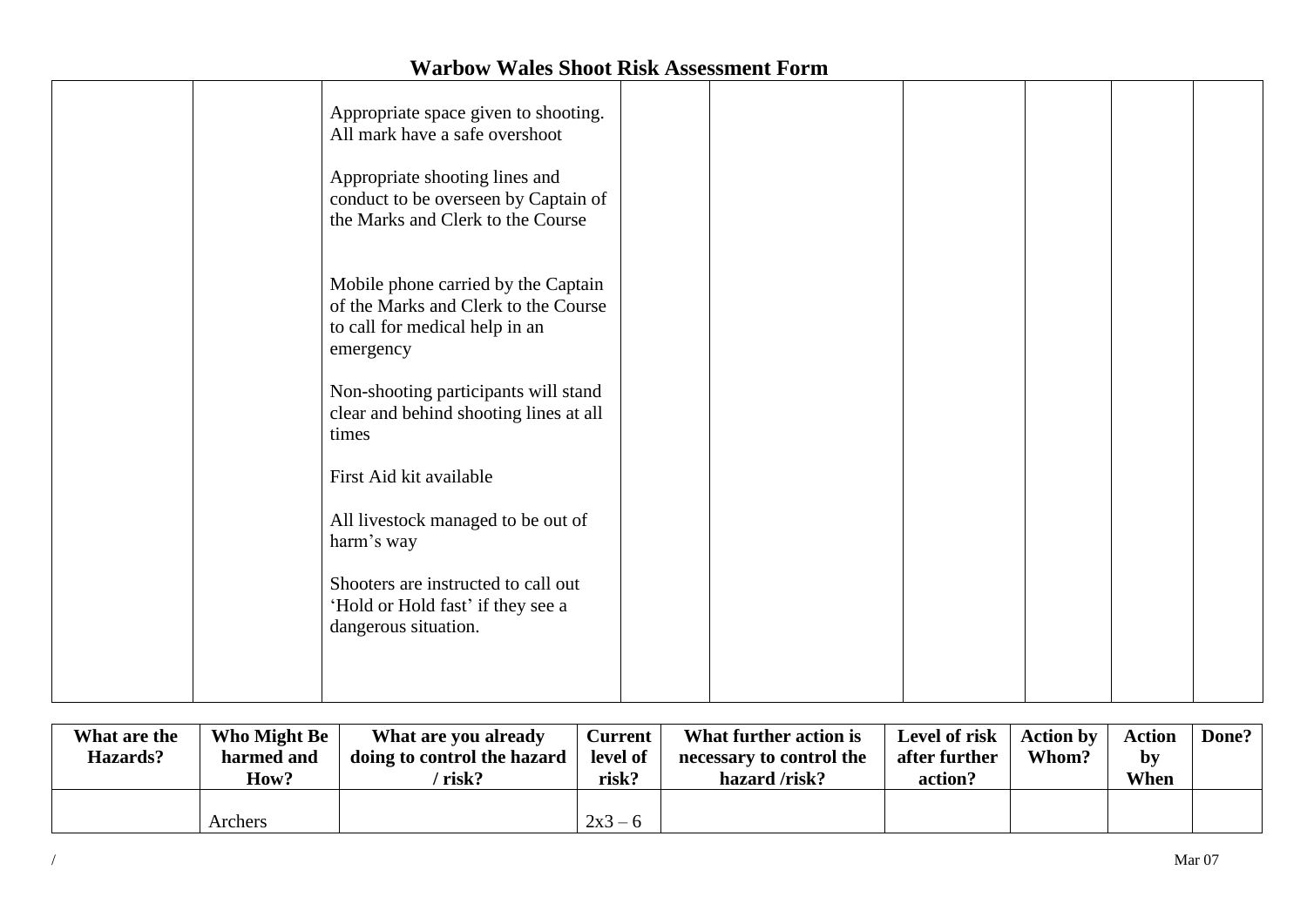| <b>General</b><br>walking  | Appropriate footwear and<br>clothing are to be advised to | Low |  |  |  |
|----------------------------|-----------------------------------------------------------|-----|--|--|--|
| activities over            | be worn during the shoot                                  |     |  |  |  |
| rough ground               |                                                           |     |  |  |  |
| and exposure to<br>weather |                                                           |     |  |  |  |
|                            |                                                           |     |  |  |  |
|                            |                                                           |     |  |  |  |
|                            |                                                           |     |  |  |  |
|                            |                                                           |     |  |  |  |

#### **Risk is Accident Occurrence multiplied by Severity**.

Example:

| вланные.    |                                              |                       |                             |     |                       |             |              | <b>Assessment Team</b> (List those that were involved in the assessment |          |
|-------------|----------------------------------------------|-----------------------|-----------------------------|-----|-----------------------|-------------|--------------|-------------------------------------------------------------------------|----------|
|             | Likelihood of Accident Occurring             |                       | Likely Severity of Accident |     | <b>Resultant Risk</b> | Print Name: | Position:    | Signed:                                                                 | Date:    |
| $2\sqrt{ }$ | Possible                                     | $X \mid 4 \checkmark$ | Major                       | $=$ | $\Omega$              | Alistair    | Clerk to the |                                                                         | 13/07/21 |
|             |                                              |                       |                             |     |                       |             |              |                                                                         |          |
|             | Likelihood of Accident Occurring $\mathbf X$ |                       | Likely Severity of Accident | $=$ | <b>Resultant Risk</b> | Aston       | Course       |                                                                         |          |
|             | Improbable                                   |                       | Trivial                     |     |                       | Jeremy      | Captain of   |                                                                         | 13/07/21 |
|             | Possible                                     |                       | Minor                       |     |                       | Spencer     | the Marks    |                                                                         |          |
|             | Occasional                                   |                       | 3 day injury                |     |                       |             |              |                                                                         |          |
|             | Frequent                                     |                       | Major                       |     |                       |             |              |                                                                         |          |
|             | Regular                                      |                       | Major (several people)      |     |                       |             |              |                                                                         |          |
|             | Certain                                      | <sub>0</sub>          | Death                       |     |                       |             |              |                                                                         |          |

| Overall<br>potential:<br><b>KISK</b> | ---<br>-561 |       | .<br>- |  |
|--------------------------------------|-------------|-------|--------|--|
| $ -$<br>$  -$<br>-------             | ________    | - - - |        |  |

(**Note:** If Medium or High risk, you **MUST** list additional control measures required to reduce risk to a reasonable level. )

(**NB.** Complete if High Risk only) If **HIGH risk**, a senior / competent person must make a decision as to whether the activity can continue, or whether it must be stopped until controls are implemented.

| Print Name:                                                             | Position: | Signed: | Date: |
|-------------------------------------------------------------------------|-----------|---------|-------|
|                                                                         |           |         |       |
|                                                                         |           |         |       |
| Decision / Comments: (must be completed in all high risk circumstances) |           |         |       |
|                                                                         |           |         |       |